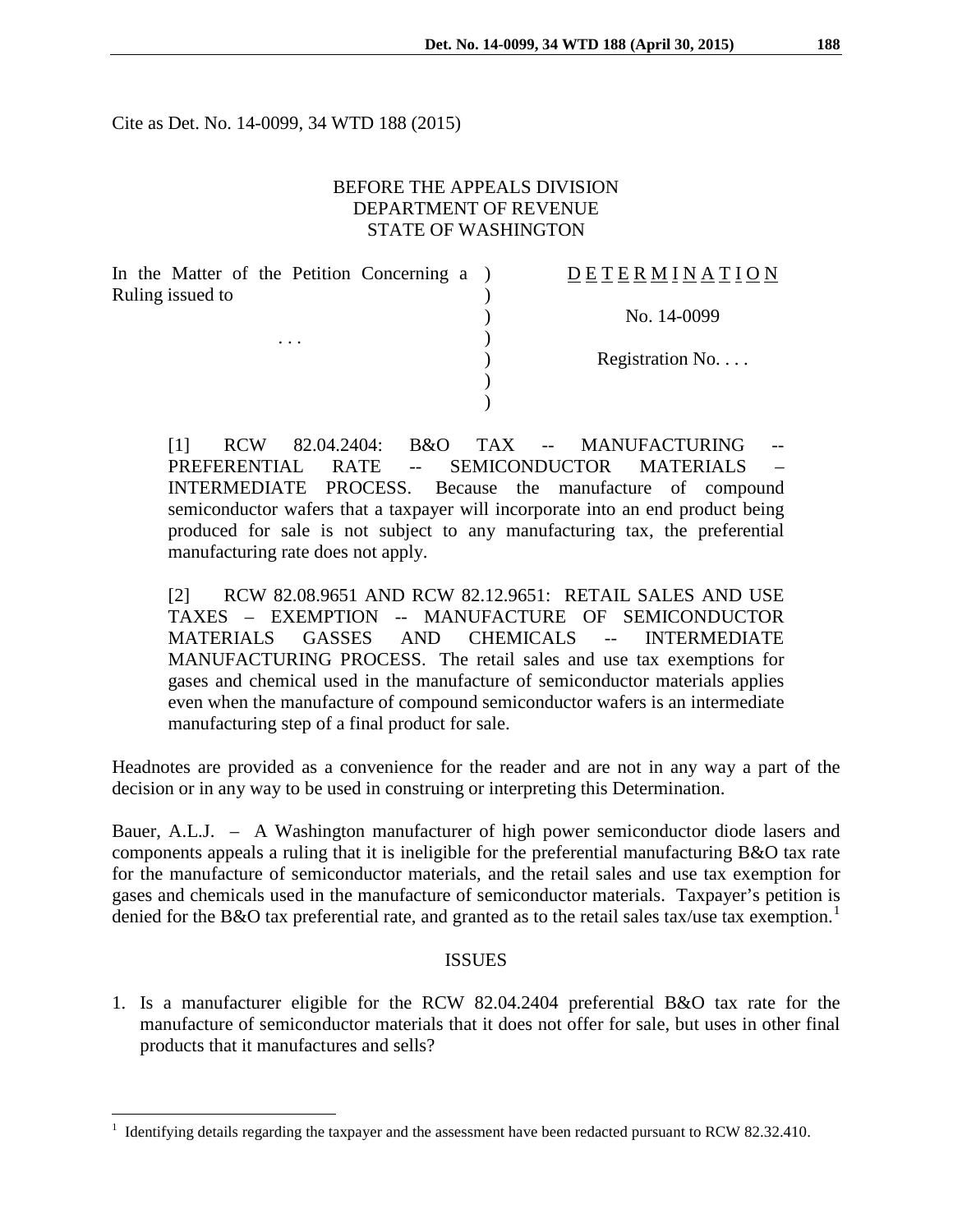2. Is a manufacturer eligible for the RCW 82.08.9651 exemption for gases and chemicals used in the manufacture of semiconductor materials that are included in the products it offers for sale?

### FINDINGS OF FACT

On November 27, 2012, Taxpayer requested a ruling from the Taxpayer Information and Education Section (TI&E) of the Department of Revenue (Department) concerning its eligibility for the special B&O tax rate for its manufacture of compound semiconductor wafers. On January 8, 2013, Taxpayer requested a ruling from TI&E as to its eligibility for the retail sales and use tax exemption for gases and chemicals used in the production of its compound semiconductor wafers.

TI&E determined that, while Taxpayer designs and manufactures high power semiconductor diode lasers and components (lasers and components), it does not manufacture compound semiconductor wafers because the latter were not listed on its website for sale. Accordingly, on December 10, 2012 and January 16, 2013, TI&E advised, based on its review of Taxpayer's website and ruling requests, that Taxpayer was ineligible for the manufacturing special B&O tax rate and the retail sales and use tax exemption for the manufacture of compound semiconductor wafers and gases and chemicals used in its production of such semiconductor wafers.

Taxpayer appealed these rulings on March 15, 2013.

Taxpayer manufactures compound semiconductor wafers by purchasing blank silicon "raw" wafers and further processes them into fully built up multi-layer compound semiconductor wafers. Taxpayer uses these wafers in the lasers and components it designs, manufactures, and sells; these end products are used in materials processing, defense, and various medical and consumer applications.

According to additional materials Taxpayer provided, the processing of the wafers uses many gases and chemicals. The first process is Metal Organic Chemical Vapor Deposition (MOCVD). In MOCVD ultra-pure gases are injected into a reactor and finely dosed to deposit a very thin layer of atoms onto a semiconductor wafer. Surface reaction of organic compounds or metal-organics and hydrides (chemical compounds) containing the required chemical elements creates conditions for crystalline growth of various compound semiconductor layers. The following gases and chemicals are used in this stage of production:

- Liquids and solid chemicals: GaAs, InP, TMIn, TMGa, TMAl, DMZn, CCl4
- Gases: AsH3, PH3, SiH4, H2, N2

Following MOCVD the wafers then go through semiconductor processing steps to pattern, thin, and coat the wafer with insulating and electrical contacting layers. This includes photolithography processing where a series of chemical treatments either engraves the photomask pattern into, or enables deposition of a new material in the desired pattern, upon the layer underneath the photo resist. During lithography the wafer is etched and then the resist is removed using various chemicals (acids and solvents). This type of process is repeated as necessary to complete all the patterning required on either surface of the semiconductor wafer. Additional processes include metallization, depositing electrical contact metal onto the wafer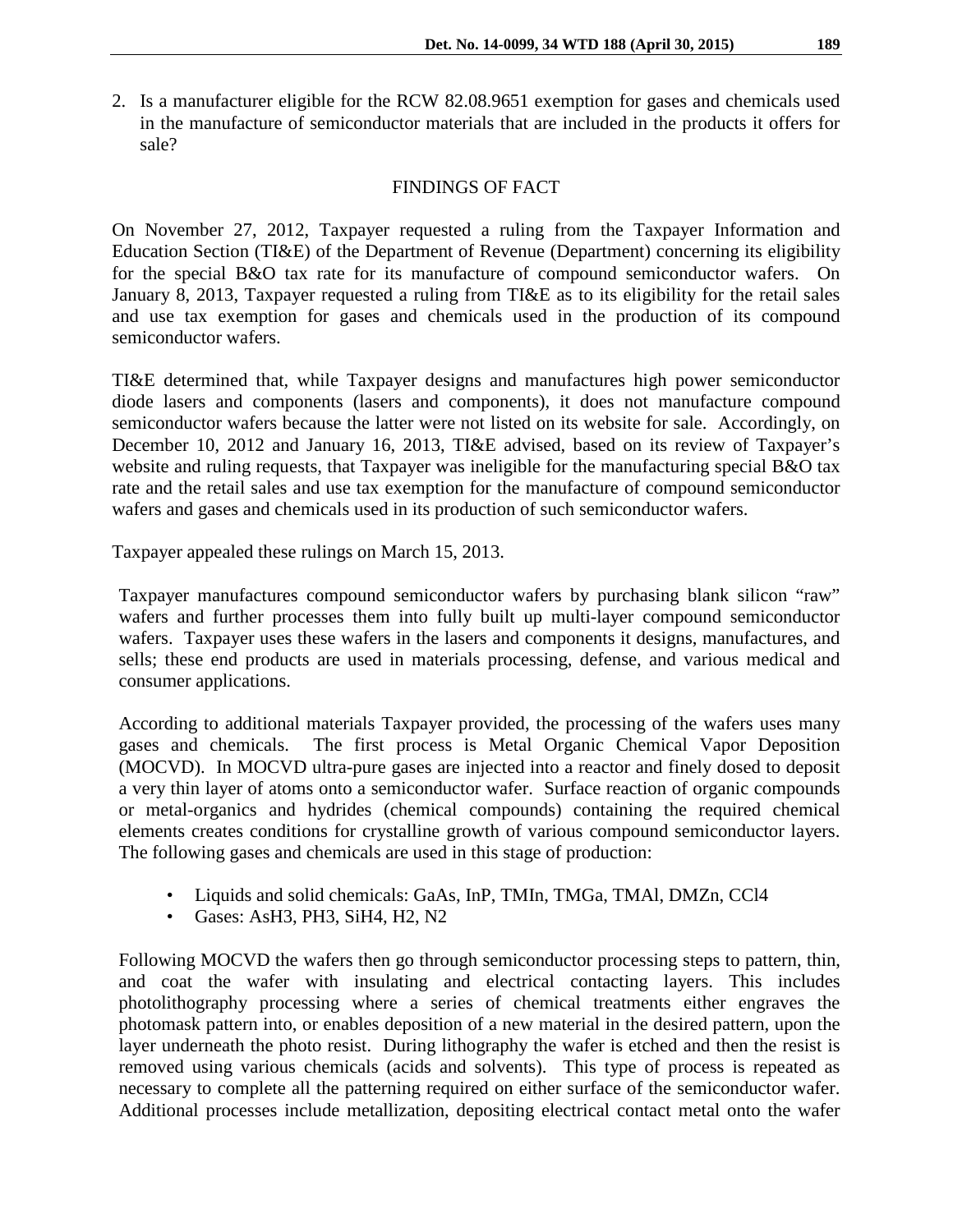surfaces, annealing, and lapping/polishing with alumina powder and bleach. The following gases and chemicals are used in these stages:

Patterning:

• Photoresist (AZ1512, AZ9260, nLOF2070)

Etching:

- DI water<sup>[2](#page-2-0)</sup>
- Acids  $(H_2SO_4, HCl, H_3PO_4, CH_3COOH, HBr, HF, H_2O_2, BOE)$
- Hydrogen peroxide

Photoresist Stripping:

- Photoresist Stripper (PRX-127, AZ300T)
- Solvents (Acetone, IPA, Methanol)

P-side metallization:

- Metals (Au, Pt, Ti, Ge, Pd, Cr)
- Au plating solution
- Lap and Polish
- Alumina Powder (9.0 um, 5.0 um, 0.3 um)
- Bleach (Chemlox)

## ANALYSIS

RCW 82.04.2404 provides a preferential manufacturing B&O tax rate for those who manufacture semiconductor materials:

(1) Upon every person engaging within this state in the business of manufacturing or processing for hire semiconductor materials, as to such persons the amount of tax with respect to such business is, in the case of manufacturers, equal to the value of the product manufactured, or, in the case of processors for hire, equal to the gross income of the business, multiplied by the rate of 0.275 percent.

(2) For the purposes of this section "semiconductor materials" means silicon crystals, silicon ingots, raw polished semiconductor wafers, and compound semiconductor wafers.

(Emphasis added.) Taxpayer argues that because it manufactures compound silicon wafers, it is entitled to the special B&O tax rate. We disagree. Manufacturing B&O tax does not apply to the manufacture of a product that will become part of the end product<sup>[3](#page-2-1)</sup> that is being manufactured for sale. *See* Det. No. 88-329, 6 WTD 321 (1988).[4](#page-2-2)

<span id="page-2-2"></span>

It is the Department's position that the manufacturing B&O tax does not apply to the intermediate substances which are produced during any manufacturing/refining process where such substances inhere in the end product being manufactured or refined. Such intermediate possessions and uses are not deemed to be industrial or commercial use when they occur on-line, within the continuing manufacturing/refining

 $2$  DI Water is deionized water, which is water with the ions removed.  $\overline{a}$ 

<span id="page-2-1"></span><span id="page-2-0"></span><sup>&</sup>lt;sup>3</sup> [The "end product" in this case is high power semiconductor diode lasers and components (lasers and components). So, while Taxpayer is a "manufacturer" of those products, it is not a "manufacturer" of the intermediate semiconductor materials, because those products are not manufactured "for sale or for commercial or industrial use." RCW 82.04.110; *see also* RCW 82.04.120. This distinction explains why Taxpayer is not entitled to the preferential manufacturing B&O tax rate, but is considered a "manufacturer" for purposes of RCW 82.08.9651, discussed, *infra*.] <sup>4</sup> 6 WTD 321 at 333-335 explains: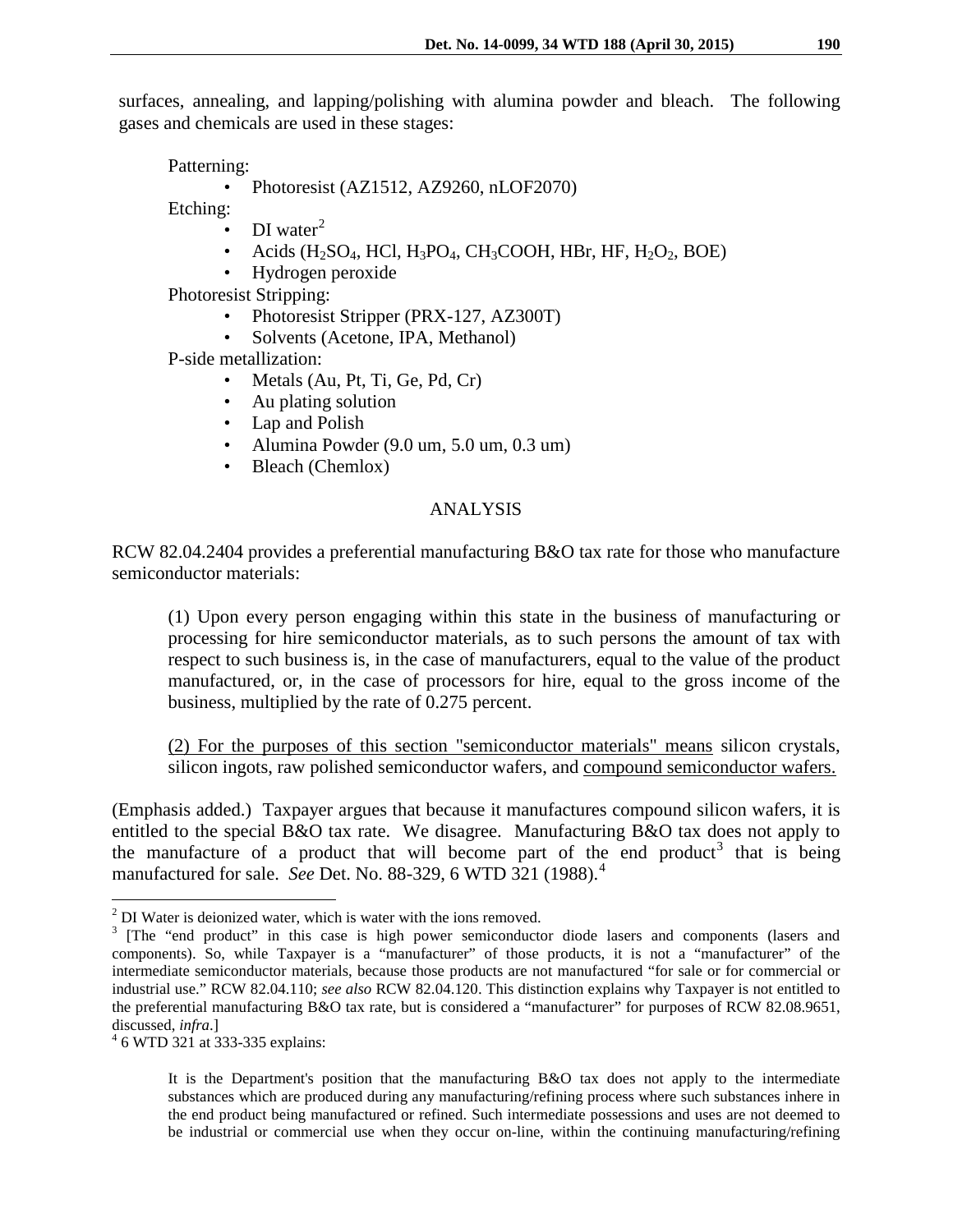Taxpayer's manufacture of its wafers is a nontaxable intermediate step of its process of manufacturing semiconductor laser equipment and components. Taxpayer does not owe manufacturing tax on the processing of its compound semiconductor wafers because the manufacturing of compound semiconductor wafers is merely an intermediate step in Taxpayer's manufacturing of its final products. Because there is no tax due on Taxpayer's manufacture of compound semiconductor wafers, the RCW 82.04.2404 preferential rate does not apply. The RCW 82.04.2404 regular manufacturing rate applies to Taxpayer's manufacture of its lasers and components end products.

Taxpayer's petition as to the preferential B&O tax rate is denied.

 $\overline{a}$ 

RCW 82.08.96[5](#page-3-0)1, $5$  as currently in effect, provides an exemption for gases and chemicals used by a manufacturer<sup> $6$ </sup> of semiconductor materials:

(1) The tax levied by RCW 82.08.020 does not apply to sales of gases and chemicals[ $^7$  $^7$ ] used by a manufacturer or processor for hire in the production of semiconductor materials. This exemption is limited to gases and chemicals used in the production process to grow the product, deposit or grow permanent or sacrificial layers on the product, to etch or remove material from the product, to anneal<sup>[[8](#page-3-3)</sup>] the product, to immerse the product, to clean the product, and other such uses whereby the gases and chemicals come into direct contact with the product during the production process, or uses of gases and chemicals to clean the chambers and other like equipment in which

process. It is only when any such intermediate substance is withdrawn from the process for sale or some different industrial or commercial use that the B&O tax applies to the value of such substances. In short, the [manufacturing] B&O tax does not apply to every substance produced at each and every step or stage within a continuous production process. The [manufacturing] tax applies only to the value of the end-

<span id="page-3-0"></span>product.<br><sup>5</sup> RCW 82.12.9651 provides similarly for purposes of the use tax. For ease of reference, we will refer only to RCW 82.08.9651.

<span id="page-3-1"></span><sup>&</sup>lt;sup>6</sup> [We held, *supra*, that Taxpayer was not entitled to the preferential B&O tax rate, because the silicon wafers it produces are "intermediate substances" and that Taxpayer was not manufacturing silicon wafers "for sale." *See* Det. No. 88-329, 6 WTD 321 (1988). However, we find that Taxpayer qualifies as a "manufacturer" for purposes of RCW 82.08.9651, because it is engaged in manufacturing semiconductor diode lasers and components. As we explain, *infra*, RCW 82.08.9651 specifically contemplates that the exemption for gases and chemicals applies even for intermediate manufacturing steps, so it is applicable to Taxpayer's intermediate production of silicon wafers, even though the wafers themselves are not offered "for sale."]

<span id="page-3-2"></span><sup>&</sup>lt;sup>7</sup> Title 82 RCW does not define the term "chemical" for purposes of this exemption. Words in a statute are given their ordinary and common meaning absent a contrary statutory definition." *John H. Sellen Constr. Co. v. Dep't of Revenue*, 87 Wn.2d 878, 882, 558 P.2d 1342 (1976). "Washington courts use WEBSTER'S THIRD NEW INTERNATIONAL DICTIONARY in the absence of other authority*." State v. Glas*, 106 Wn.App.895, 27 P.3d 216 (2001), citing *In re Personal Restraint of Well*, 133 Wn.2d 433, 438, 946 P.2d 750 (1997). WEBSTER'S THIRD NEW INTERNATIONAL DICTIONARY 384 (1993) defines "chemical" as "a substance (as an acid, alkali, salt, synthetic organic compound) obtained by a chemical process, prepared for use in chemical manufacture, or used for producing a chemical effect."

<span id="page-3-3"></span><sup>&</sup>lt;sup>8</sup> Annealing, in metallurgy and materials science, is a heat treatment that alters a material to increase its ductility and to make it more workable. It involves heating a material to above its critical temperature, maintaining a suitable temperature, and then cooling. Annealing can induce ductility, soften material, relieve internal stresses, refine the structure by making it homogeneous, and improve cold working properties. See "Annealing (Metallurgy)," Wikipedia, http://en.wikipedia.org/wiki/Annealing (metallurgy) (last visited March 10, 2013).